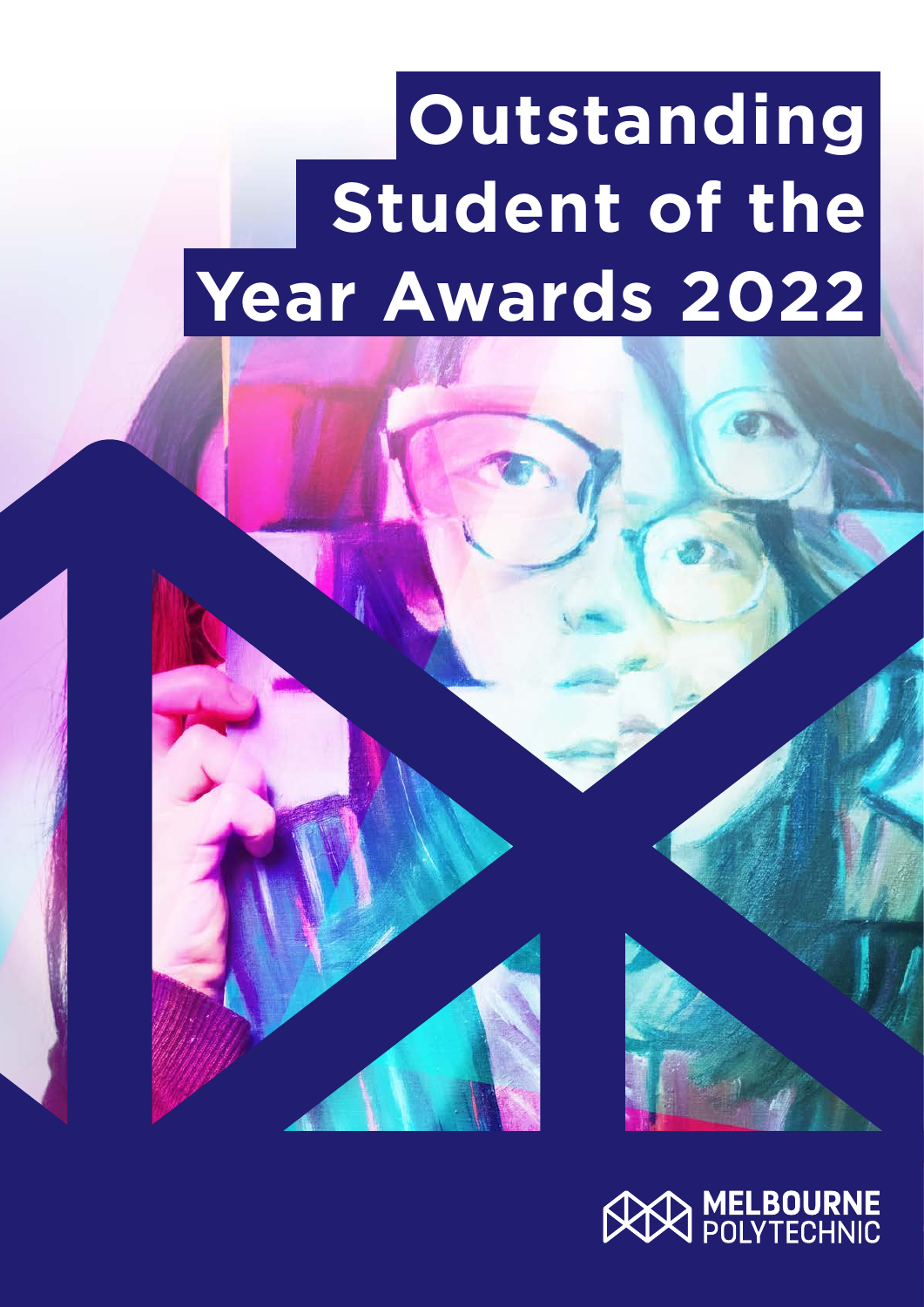# **Outstanding Student of the Year Awards 2022**

Melbourne Polytechnic offers a diverse range of innovative, hands-on practical skills and modern theoretical learning.

We partner with industry to challenge existing training practices and develop innovative new methods.

Offering a different way to learn. We have been delivering vocational training since 1912 and we're one of the largest providers in Victoria.

#### **Practical learning**

We offer a wide range of innovative TAFE (VET) and Higher Education (Degrees) that prepare students for the workplace. With courses that focus on practical skills and hands-on experience, our students graduate with the knowledge they need to thrive in their careers.

#### **Teachers from industry**

Our teachers are passionate and established in their professions and they're here to guide students in theirs. We know that circumstances can create barriers to learning, so we offer our students personalised pathways, flexible study options and learning support.

#### **Excellent training facilities**

Our campuses boast some of the best training facilities in Australia. Many of our classrooms and workshops simulate real-work environments. In many courses, students have an opportunity to provide services to the public and industry while learning.

Melbourne Polytechnic locations: Preston, Fairfield, Epping, Heidelberg, Greensborough, Prahran, Collingwood, Ararat, Northern Lodge at Eden Park and Northern Lodge at Yan Yean.

### **Qualifications**

Melbourne Polytechnic offer a wide variety of course qualifications from apprenticeships and traineeships, short courses, certificate level qualifications, through to diploma, degree and master degrees.

#### **Areas of Study**

- ▶ Agriculture and Conservation
- ▶ Animal Studies
- $\blacktriangleright$  Auslan
- ▶ Architecture, Building Design and Construction
- **Business Management and Accounting**
- ▶ Construction Trades
- **Education**
- $\blacktriangleright$  Engineering
- **English as an Additional Language**
- ▶ Equine Studies
- **Foundation Skills**
- $\blacktriangleright$  Hairdressing
- $\blacktriangleright$  Horticulture
- **A** Hospitality
- **EXECUTE:** Human Services
- **Information Technology and Security**
- Music Performance and Industry
- ▶ Retail Wholesale and Logistics
- Screen and Media
- ▶ Sound Production
- $\blacktriangleright$  Theatre
- $\blacktriangleright$  Visual Art

For more information, narrower study areas or specific courses, please view the Melbourne Polytechnic website: [www.melbournepolytechnic.edu.au](http://www.melbournepolytechnic.edu.au)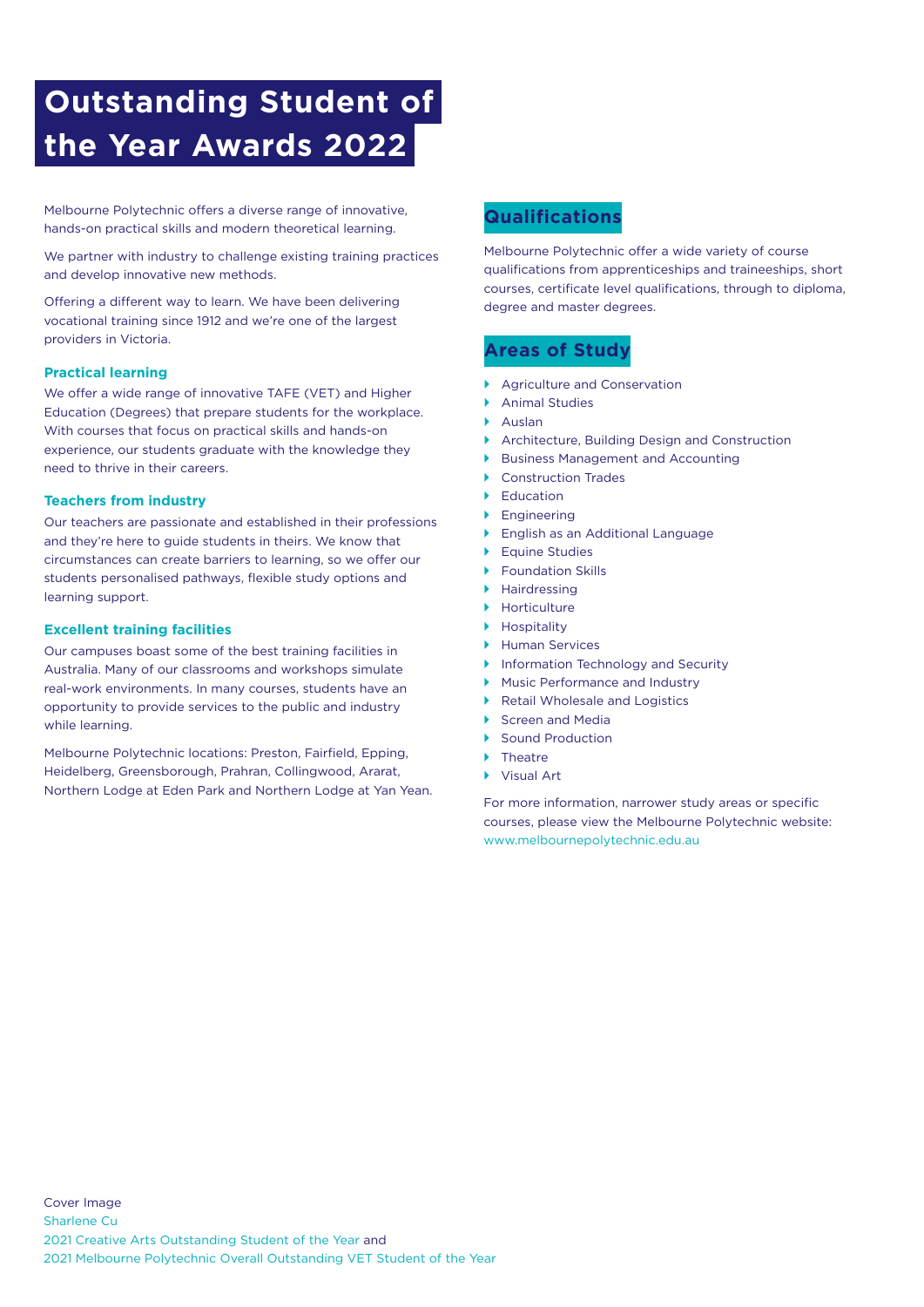## **Outstanding Student of the Year Awards**

Each year Melbourne Polytechnic celebrates our most outstanding students through the Outstanding Student of the Year Awards. This annual tradition sees a select group of graduating students who have demonstrated a capacity for leadership and demonstrated outstanding levels of skill within their fields of study, recognised and awarded.

These prestigious awards include a financial component and are presented at Melbourne Polytechnic's Graduation in May, made possible by support from industry and generous donors.

Details of previous award winners:

[melbournepolytechnic.edu.au/students/outstanding-student-of](https://www.melbournepolytechnic.edu.au/students/outstanding-student-of-the-year-awards/)[the-year-awards](https://www.melbournepolytechnic.edu.au/students/outstanding-student-of-the-year-awards/)

# **Support the 2022 Outstanding Student of the Year Awards**

The award categories and values of the Outstanding Student of the Year Awards are:

- 1. VET (Vocational Education and Training) Outstanding Student of the Year – \$500 each
- ▶ Creative Arts
- **Bridging and Preparatory**
- ` Business, Advanced Manufacturing and Logistics
- ` Construction Trades
- ` English as an Additional Language (EAL)
- ▶ Food, Fibre and Animal Industries
- ` Human Services and Education
- 2. HE (Higher Education) Outstanding Student of the Year – \$500 each
- Arts, Education and Agritech
- ▶ Business and Construction
- 3. Melbourne Polytechnic Outstanding Work Education Student of the Year – \$500
- 4. Melbourne Polytechnic Outstanding Apprentice/Trainee of the Year – \$1,000
- 5. Melbourne Polytechnic Outstanding Indigenous Student of the Year – \$1,000
- 6. Melbourne Polytechnic Overall Outstanding Foundation Student of the Year – \$1,000
- 7. Melbourne Polytechnic Overall Outstanding VET Student of the Year – \$1,000
- 8. Melbourne Polytechnic Overall Outstanding Higher Education Student of the Year – \$1,000

One award recipient from both the VET and HE categories also takes out the prestigious overall Outstanding VET Student of the Year or Outstanding HE Student of the Year. These awards receive an additional \$1,000 award.

#### **Supporter Benefits**

- $\triangleright$  Corporate Social Responsibility Give back to your community or the next generation of your industry.
- ▶ Business Exposure Acknowledgement via the Graduation event and Melbourne Polytechnic website.
- ` Financial Benefits Melbourne Polytechnic is endorsed as a *Deductible Gift Recipient* (DGR). It is covered by Item 1 of the table in Section 30-15 of the *Income Tax Assessment Act 1997*.
- $\triangleright$  One hundred percent of your donation goes towards supporting our students. We don't deduct any administrative fees. Every donation over \$2 is tax deductable in Australia.

To express interest in funding an award for 2022, please contact:

Manager of Scholarships, Sponsorship and Events

e: graduation@melbournepolytechnic.edu.au p: 03 9269 1187

Expression of interest closes: Friday 8 April 2022